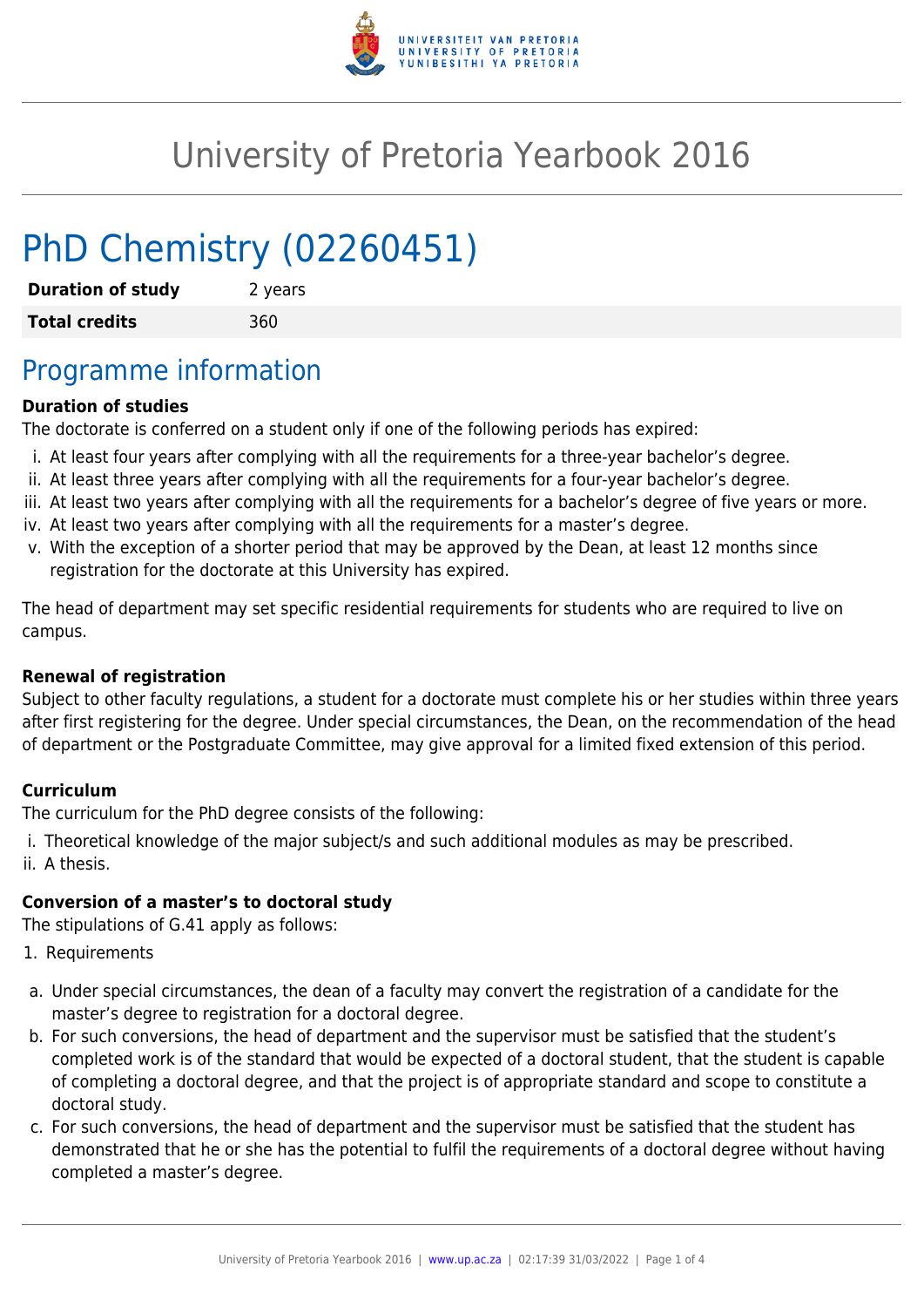

#### 2. Process

- a. Application for conversion may be submitted at any time during the course of study for the master's degree.
- b. The application for the conversion must include the following documentation:
- i. A detailed progress report by the candidate of the work completed for the master's project. The report must provide proof that the results obtained thus far are of such a standard and scientific significance that they justify conversion to a doctoral project. The report should include details of presentations made at conferences and of material that has been submitted for publication and/or published.
- ii. A detailed proposal for the intended doctoral project, written by the candidate, including the objectives of the project.
- iii. A recommendation by the supervisor with specific comments on the ability of the applicant as a potential doctoral candidate as well as the feasibility of the conversion, especially with regard to the information provided by the candidate in his/her reports (items (i) and (ii)).
- iv. A recommendation by the head of department, if he or she is not the supervisor, in which the ability of the candidate as a potential doctoral candidate is confirmed.
- v. If the dean considers it advisable for the faculty, the candidate may be required to present a seminar to the department in support of the application. In this case, the head of department should include a report on this in his or her recommendation.
- c. The application of the candidate, together with the reports and recommendations, is submitted for consideration to the dean, (who may delegate to the Chairperson of the Faculty Postgraduate Committee) for approval. The decision should be submitted to the Faculty Board for approval.

#### **General**

Candidates are required to familiarise themselves with the General Regulations regarding the maximum duration of study and the requirements to submit an article/s for publication.

## Admission requirements

In addition to the requirements of General Regulations G.1.3 and G.62 an appropriate MSc degree is a prerequisite for admission to PhD studies. Additional requirements and conditions can be specified by the Dean on the recommendation of the head of department and the supervisor.

## Examinations and pass requirements

- i. Consult the General Regulations that apply to the calculation of marks.
- ii. In order to obtain the PhD degree the candidate must:
- pass the examinations and the prescribed modules, as determined in the study programme;
- pass the thesis: and
- pass the final examination on the thesis and general subject knowledge.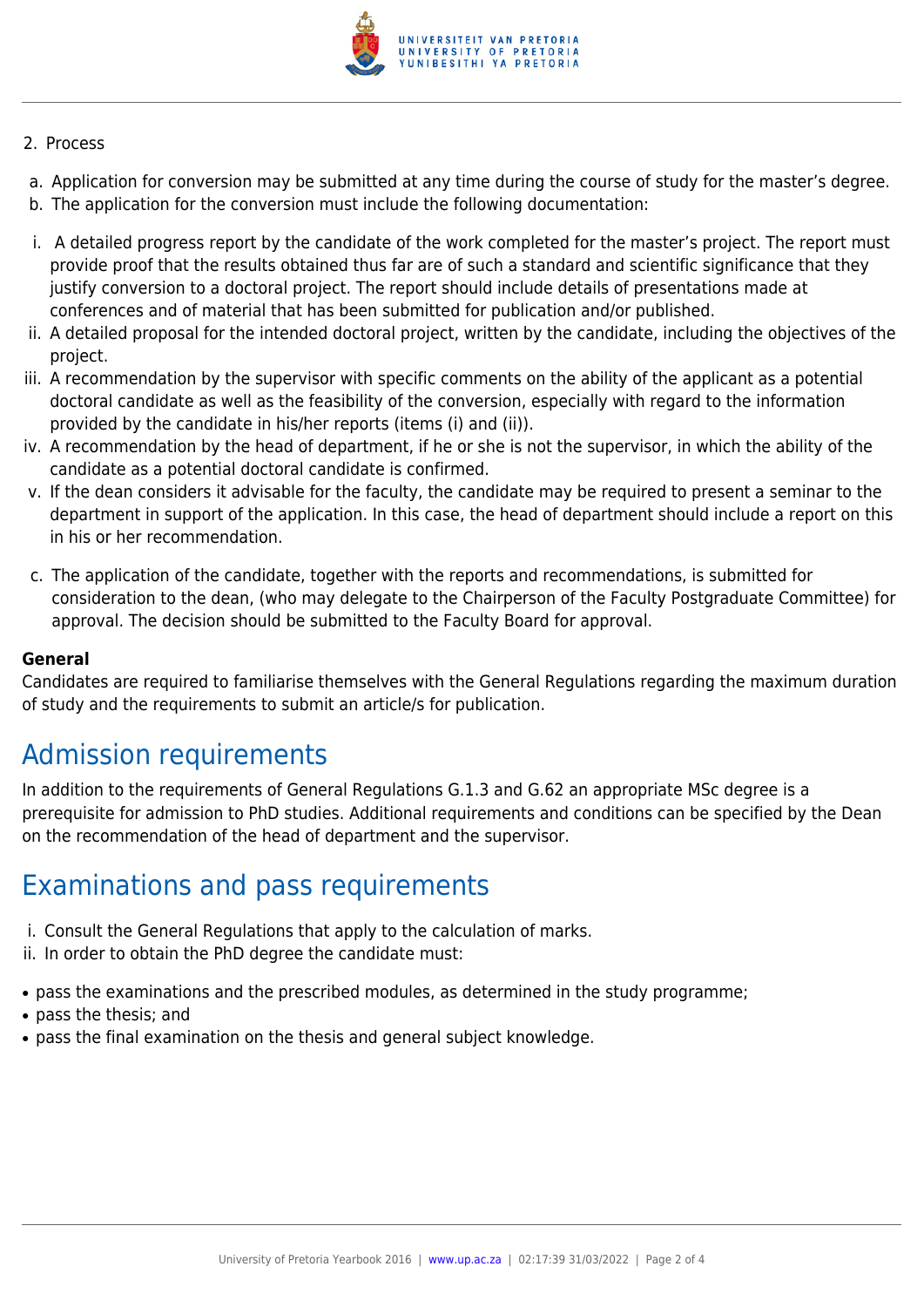

# Curriculum: Year 1

**Minimum credits: 360**

### **Core modules**

### **Thesis: Chemistry 990 (CHM 990)**

| <b>Module credits</b>         | 360.00            |
|-------------------------------|-------------------|
| <b>Prerequisites</b>          | No prerequisites. |
| Language of tuition           | Both Afr and Eng  |
| <b>Academic organisation</b>  | Chemistry         |
| <b>Period of presentation</b> | Year              |